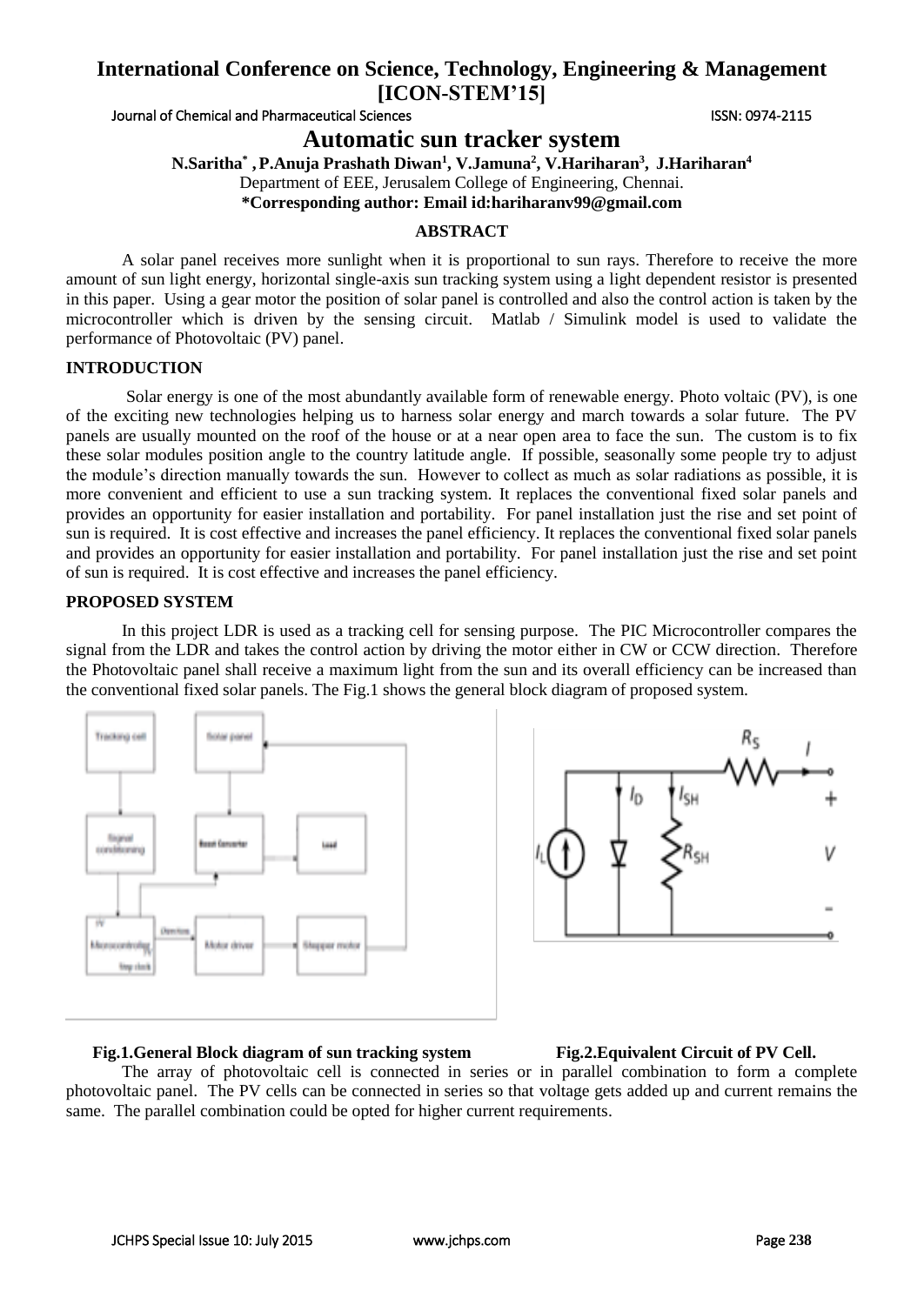Journal of Chemical and Pharmaceutical Sciences **ISSN: 0974-2115** ISSN: 0974-2115



#### **Fig.3. PV panel**

The basic simulation of PV panel is shown in Fig.3. and its current(I) versus voltage(V) characteristics is shown in Fig.4.a. The power versus current curve of pv panel is shown in Fig.4.b.



#### **Fig.4.a.I-V Curve of PV cell Fig.4.b.I-V Curve of PV cell SENSING PART**

The tracking system must operate in a closed loop for this purpose controller needs to sense the light through the light sensor. Here LDR is used as a light sensor. LDR consists of a disc of semiconductor material with two electrodes on its surface. In the dark the material of disc has relatively small number of free electrons, these free electrons carry electric charge. This means that it acts as a high resistive element. But under light condition more number of free electrons would be released and provides low resistive path. LDR used here has a dark resistance of 1kΩ. And has a light resistance of 0.04Ω. The table 5.1 shows the LDR's behavior under various light conditions.

| <b>Labic.I.LDR</b> testing under various light intensity |                        |  |  |  |
|----------------------------------------------------------|------------------------|--|--|--|
| <b>CONDITION</b>                                         | Resistance $(k\Omega)$ |  |  |  |
| Under dark condition                                     |                        |  |  |  |
| Under normal light condition                             | 0.7                    |  |  |  |
| Under medium light condition                             | 0.3                    |  |  |  |
| Under heavy light condition                              | 0.04                   |  |  |  |
|                                                          |                        |  |  |  |

| Table.1.LDR testing under various light intensity |  |  |  |
|---------------------------------------------------|--|--|--|
|                                                   |  |  |  |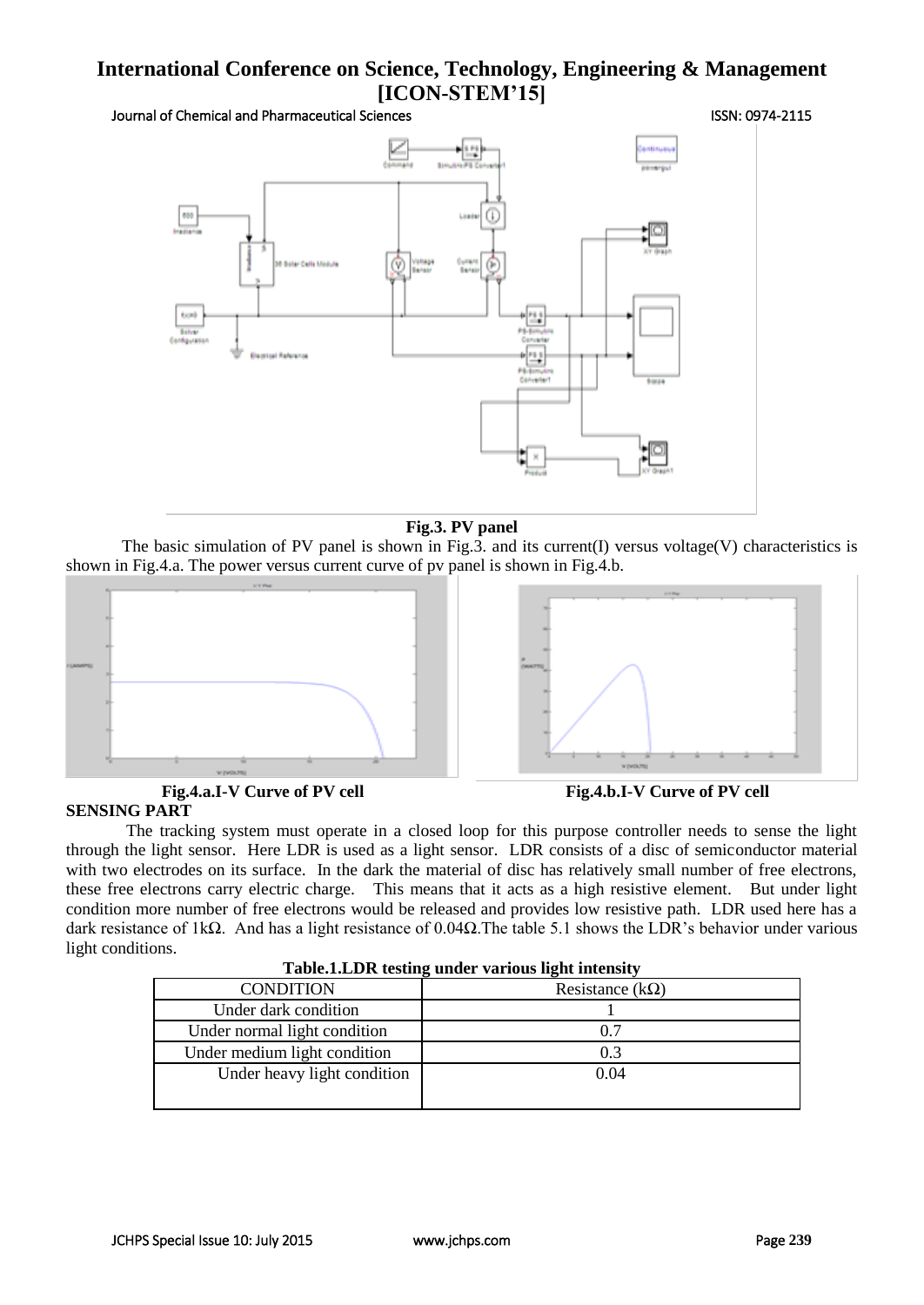Journal of Chemical and Pharmaceutical Sciences **ISSN: 0974-2115** ISSN: 0974-2115





**Fig.5 Circuit diagram of H-bridge driver Fig.6.Equivalent circuit diagram of boost converter**

### **DC-DC CONVERTER**

Boost converter is used to amplify the voltage to the required level of the load. Here the output voltage can be obtained by varying the duty cycle D. The MOSFET equivalent diagram is shown in Fig.6.

Here the energy is supplied to the load both by the inductor and capacitor therefore the desired amplified output voltage will be available across the load.

$$
V_{out} \!\!=\! \,[\,1/(1\text{-}D)]^*V_{in} \qquad \qquad \qquad \ldots \!\!\! \ldots \!\!\! \ldots \!\!\! \ldots \!\!\! \ldots \!\!\! \ldots \!\!\! \ldots \!\!\! \ldots \!\!\! \ldots \!\!\! \ldots \!\!\! \ldots \!\!\! \ldots \!\!\! \ldots \!\!\! \ldots \!\!\! \ldots \!\!\! \ldots \!\!\! \ldots \!\!\! \ldots \!\!\! \ldots \!\!\! \ldots \!\!\! \ldots \!\!\! \ldots \!\!\! \ldots \!\!\! \ldots \!\!\! \ldots \!\!\! \ldots \!\!\! \ldots \!\!\! \ldots \!\!\! \ldots \!\!\! \ldots \!\!\! \ldots \!\!\! \ldots \!\!\! \ldots \!\!\! \ldots \!\!\! \ldots \!\!\! \ldots \!\!\! \ldots \!\!\! \ldots \!\!\! \ldots \!\!\! \ldots \!\!\! \ldots \!\!\! \ldots \!\!\! \ldots \!\!\! \ldots \!\!\! \ldots \!\!\! \ldots \!\!\! \ldots \!\!\! \ldots \!\!\! \ldots \!\!\! \ldots \!\!\! \ldots \!\!\! \ldots \!\!\! \ldots \!\!\! \ldots \!\!\! \ldots \!\!\! \ldots \!\!\! \ldots \!\!\! \ldots \!\!\! \ldots \!\!\! \ldots \!\!\! \ldots \!\!\! \ldots \!\!\! \ldots \!\!\! \ldots \!\!\! \ldots \!\!\! \ldots \!\!\! \ldots \!\!\! \ldots \!\!\! \ldots \!\!\! \ldots \!\!\! \ldots \!\!\! \ldots \!\!\! \ldots \!\!\! \ldots \!\!\! \ldots \!\!\! \ldots \!\!\! \ldots \!\!\! \ldots \!\!\! \ldots \!\!\! \ldots \!\!\! \ldots \!\!\! \ldots \!\!\! \ldots \!\!\! \ldots \!\!\! \ldots \!\!\! \ldots \!\!\! \ldots \!\!\! \ldots \!\!\! \ldots \!\!\! \ldots \!\!\! \ldots \!\!\! \ldots \!\!\! \ldots \!\!\! \ldots \!\!\! \ldots \!\!\! \ldots \!\!\! \ld \!\! \ldots \!\!\! \ldots \!\!\! \ldots \!\!\! \ldots \!\!\! \ldots \!\!\! \ldots \!\!\! \ldots
$$

In the above equation,  $V_{\text{out}} =$  Output voltage,  $V_{\text{in}} =$  Input voltage D= Duty ratio=T<sub>ON</sub>/T.





### **Fig.7. Simulation of boost converter Fig.8.a. Input Voltage to boost converter. Fig.8.b.Output voltage of boost converter.**

The simulation of DC-DC boost converter is shown in Fig.7. The input and output waveform of boost converter is 24V as shown in the above Fig.8.a and Fig.8.b.

## **HARDWARE IMPLEMENTATION**

The prototype model of sun tracker system is as shown in Fig. 9.When sun light is received by sun tracker system, it rotates in clockwise and in a anti clockwise direction depending on the light intensity from the sensing circuit. The control action is carried out by the PIC microcontroller. The mechanical structure of sun tracker system is shown in Fig.10.The Fig.11. shows the comparison chart of performance of sun tracker system.